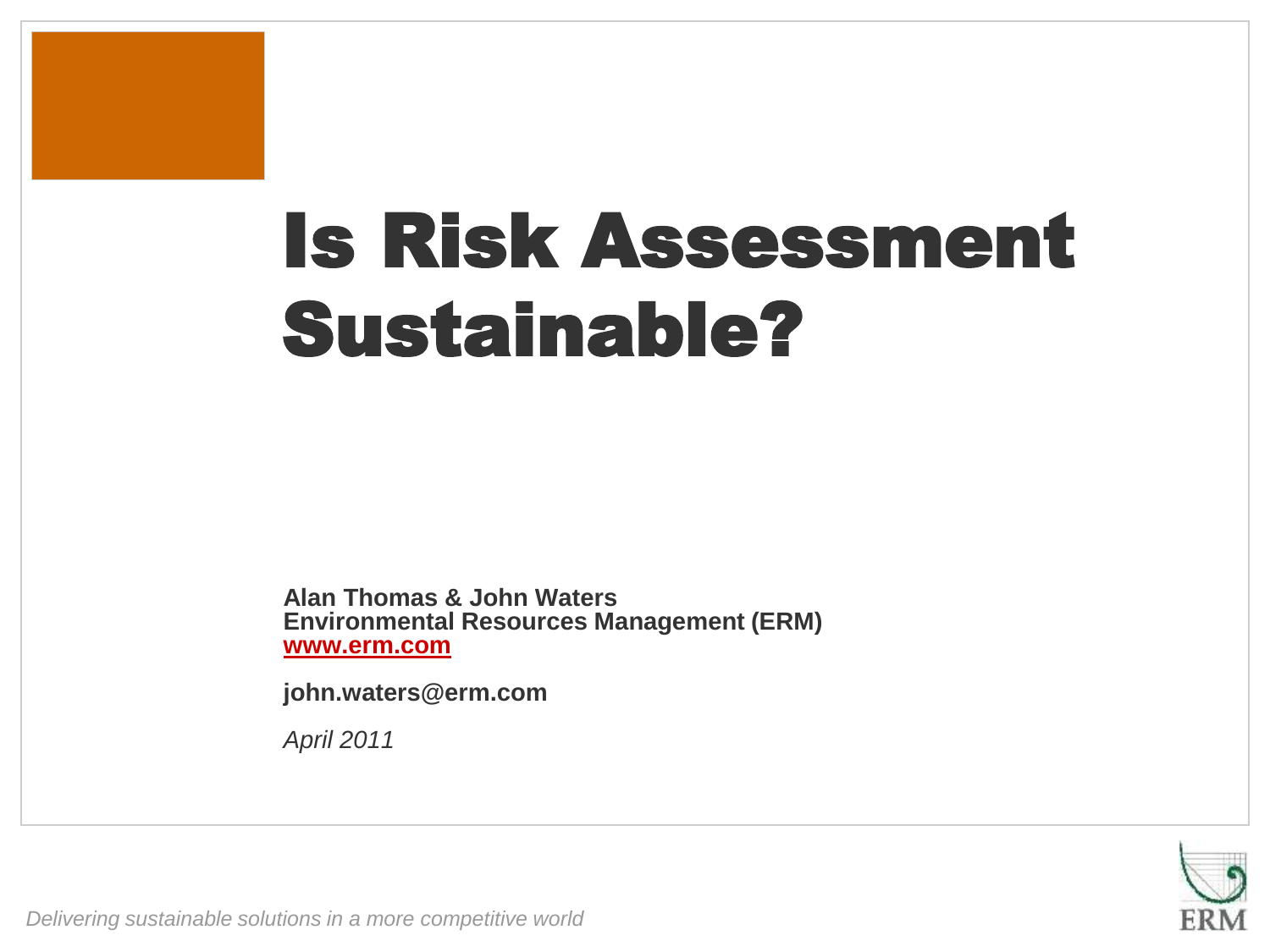## Why is this question important?



**Considering the contribution of remediation work to sustainable development is an emerging challenge at least as great in its difficulty as the development of risk based decision making, and with the same capacity to profoundly change how we manage contaminated land in the future (Clarinet 2002)**

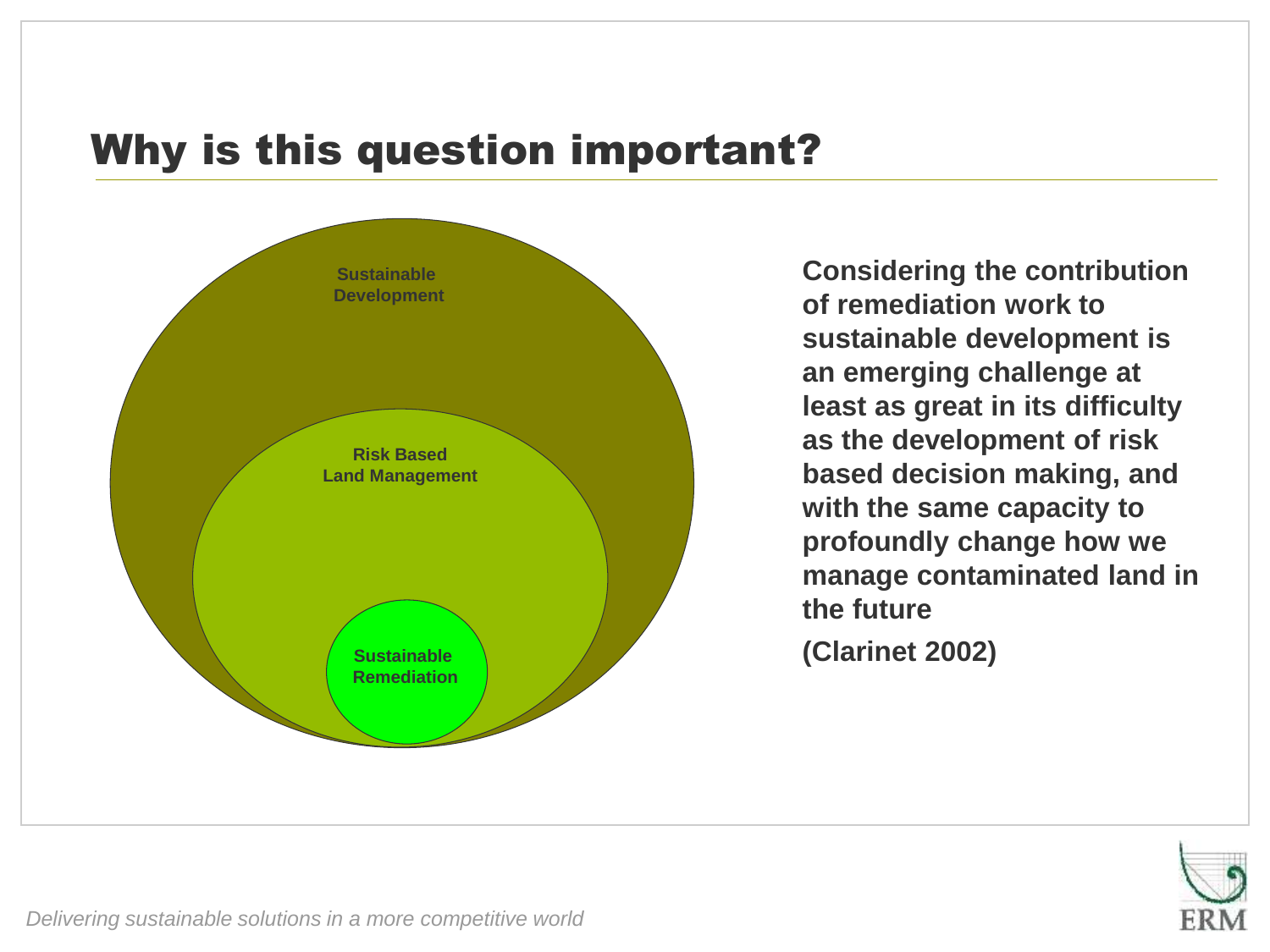# The Opportunity



**Bringing an impacted brownfield site back into beneficial re-use with consequent environmental, social and economic benefits**

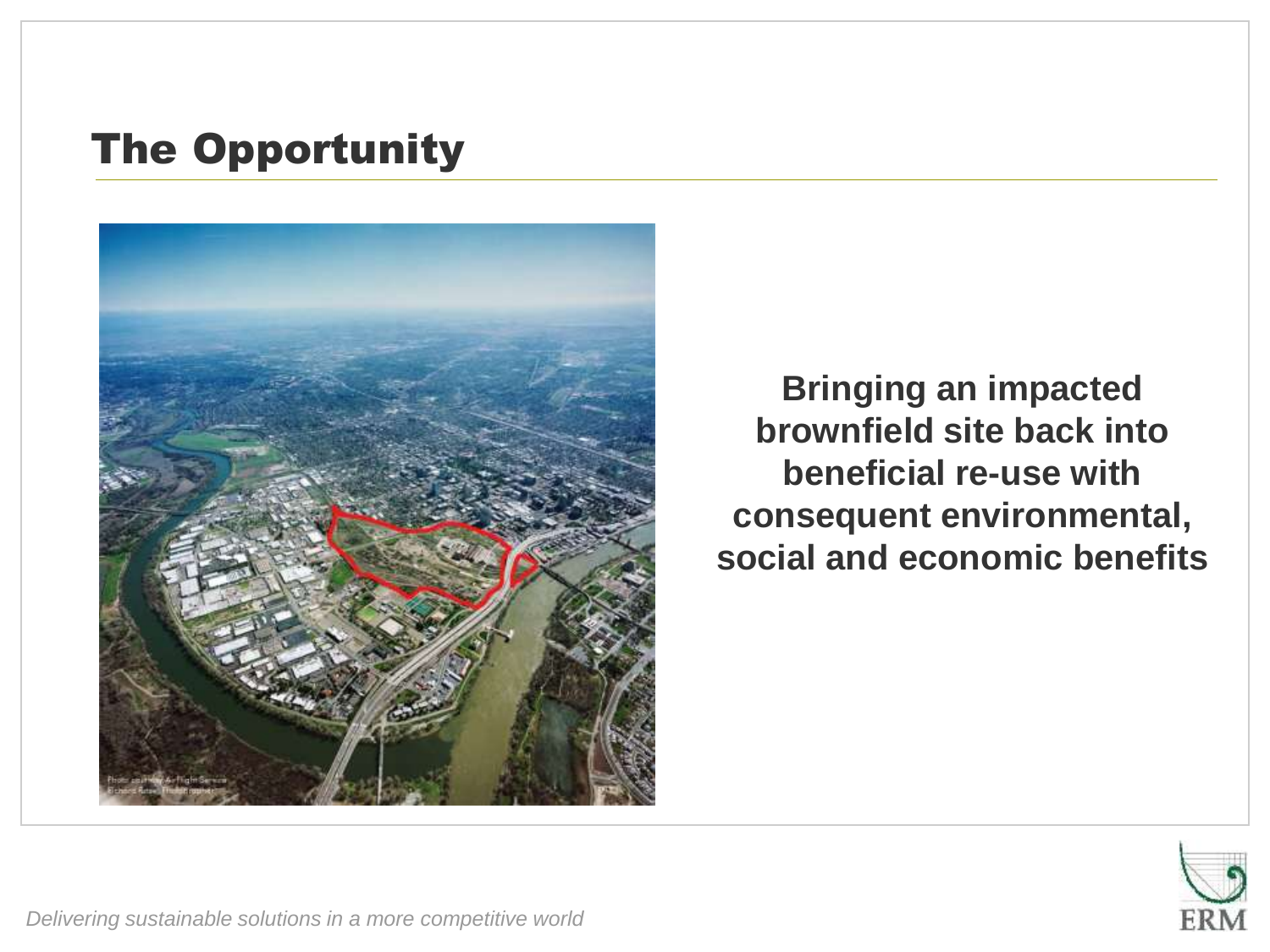## The Challenge



**Quantitative risk assessment is typically the dominant tool, in line with contaminated land regulations, in determining clean-up goals**

**Yet this may ignore other key factors crucial to sustainable remediation**

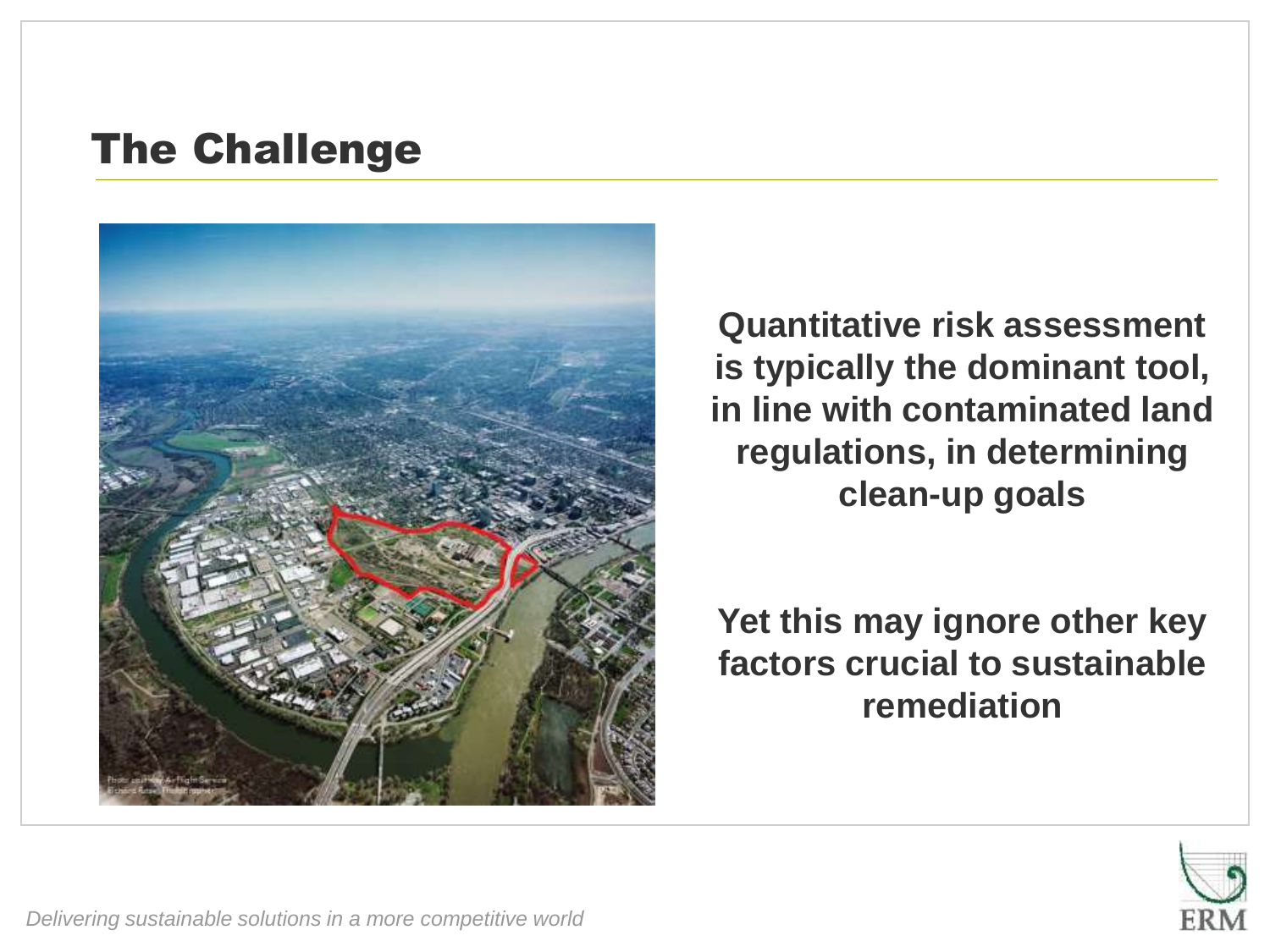

## Interface between risk and remediation

• the risks associated with many sites are relatively small, pertain to a small population, and/or are speculative to hypothetical in nature…. a far greater risk of significant injury and even fatality exists for remediation workers and impacted community (e.g., truck accidents on the open road). These risks are not given proper consideration in remediation decisions.

### **(SuRF US white paper,2009)**

#### **An Example of this:**

- ◆ PCB contaminated soil
- Remedial Options analysis excavation to 65 feet or permeable cover
- Excavation and off site disposal over 114 months
- Remediation by excavation 1:100 chance of fatality by road accident v 1:1,000,000 chance of contracting cancer

**(Rebecca Wallace, NICOLE Leuven workshop 2009)**

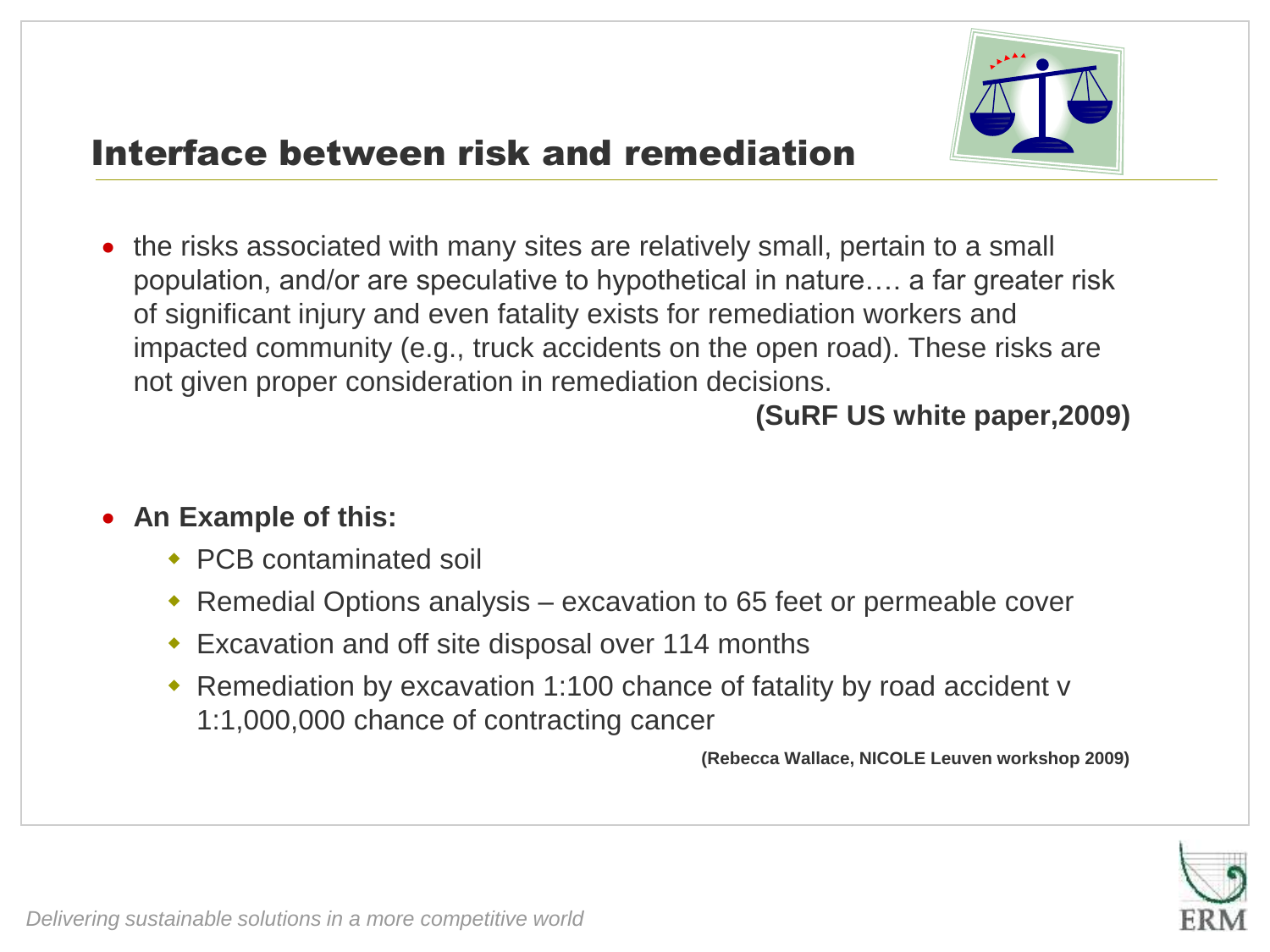#### Interface between risk and sustainable remediation

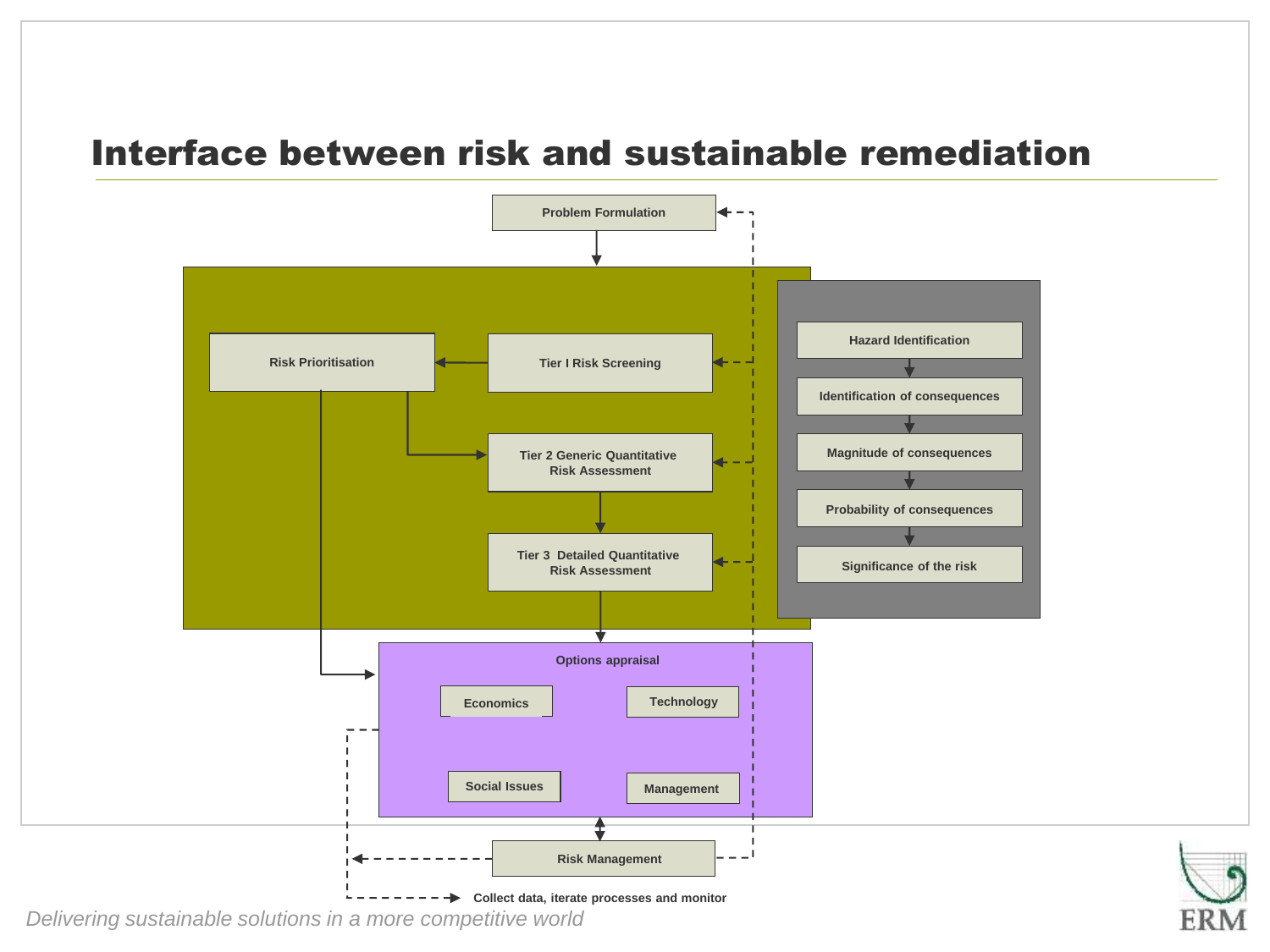#### Interface between risk and sustainable remediation

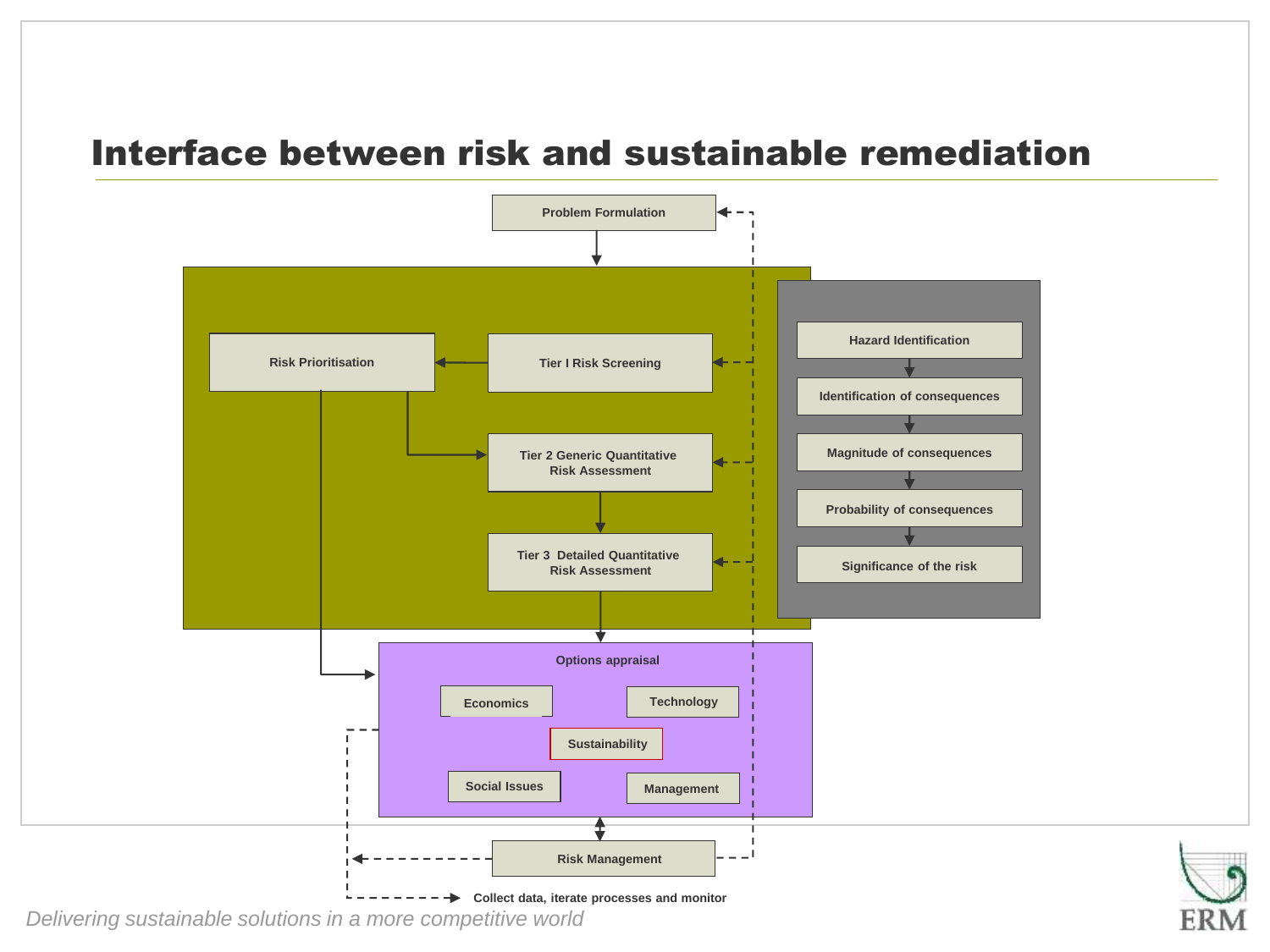#### There is a trade-off between the cost of sustainability and the level of risk we are likely to be protective against



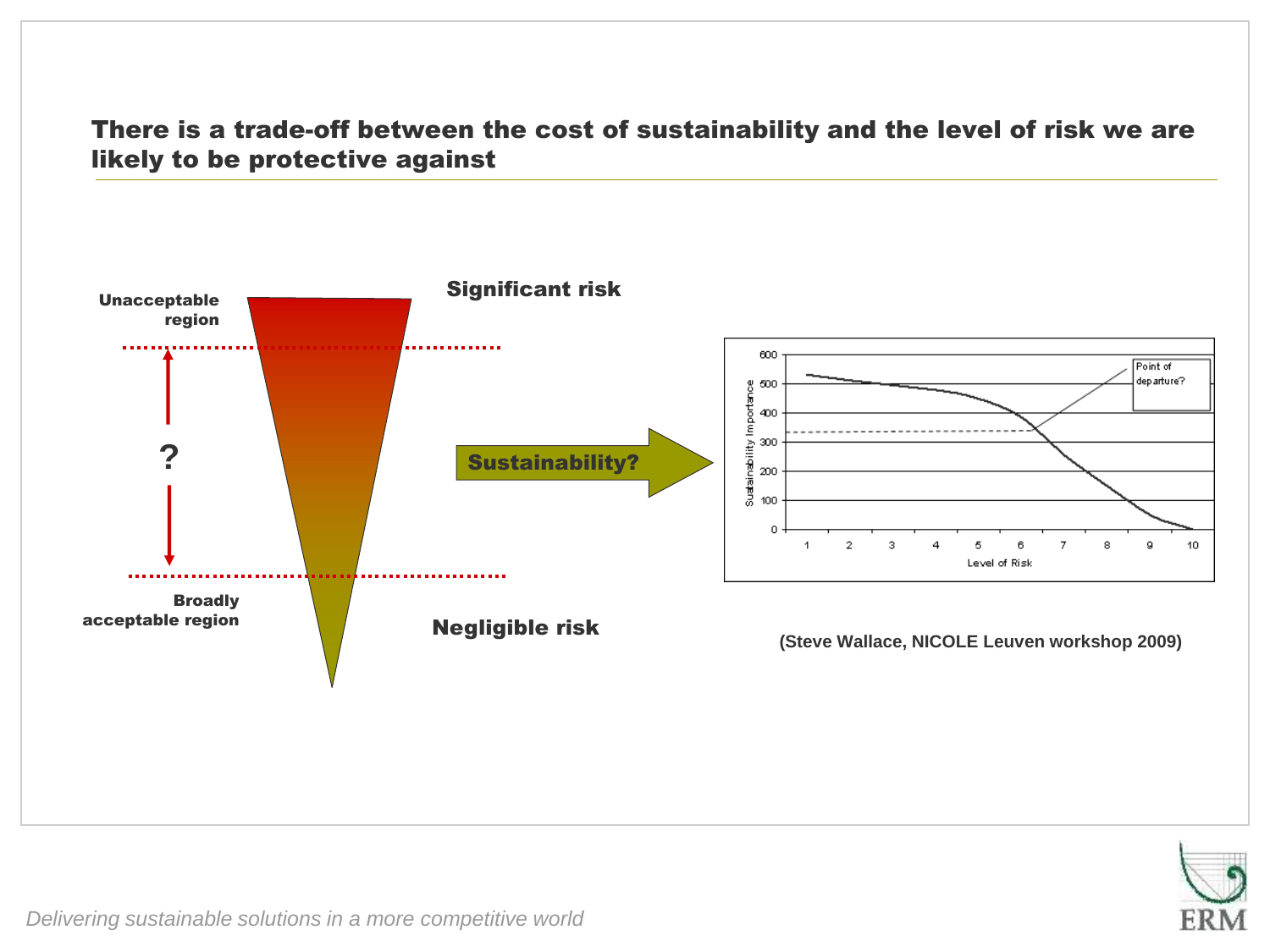## The Hypothesis



**We would bring more sites back into beneficial reuse if we considered risks and benefits, across a broader spectrum of environmental, social and economic parameters**

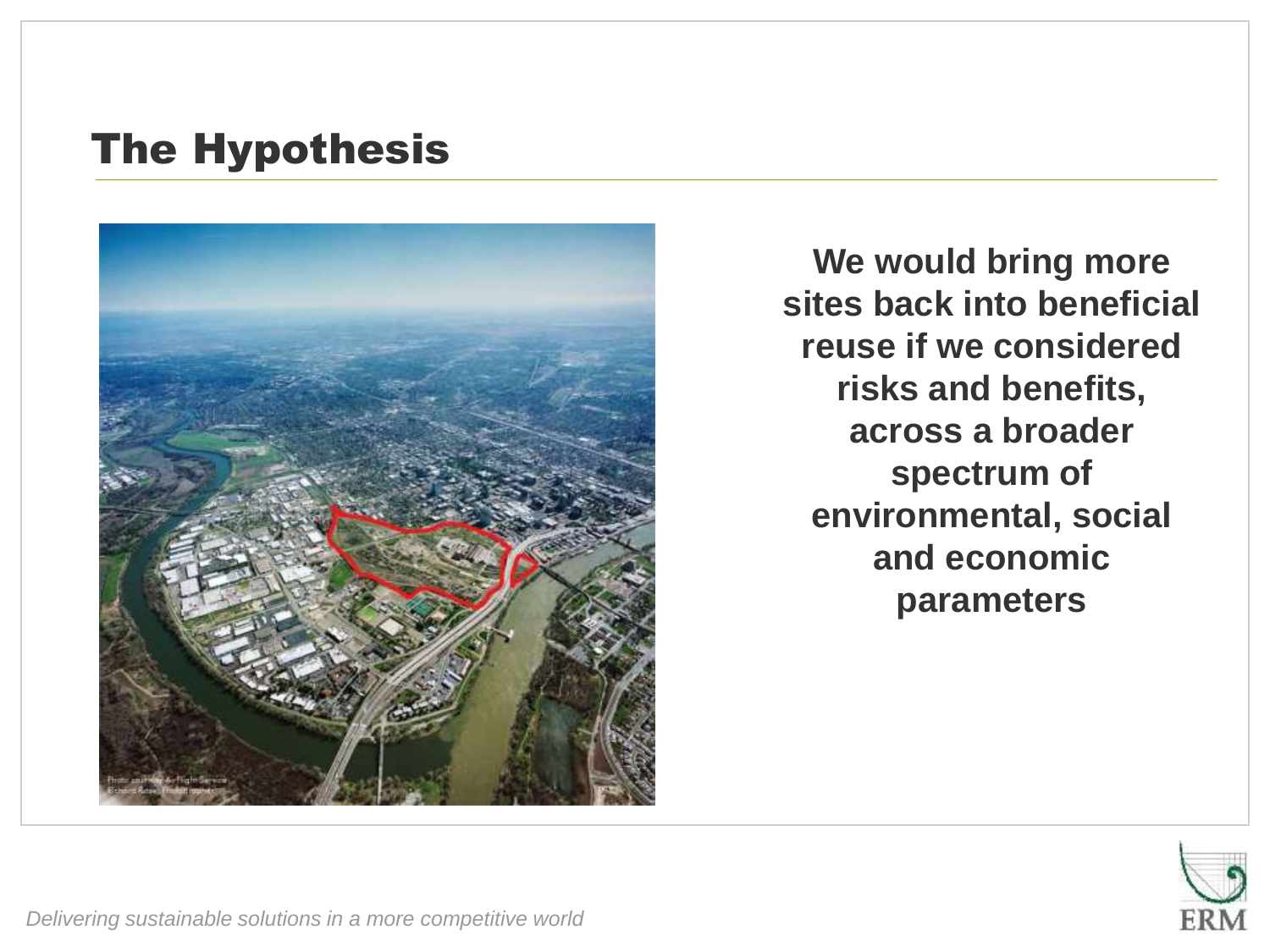## Policy implications

- **Policy decisions set level of acceptable risk**
	- Is acceptable risk overly conservative?
	- Why should risks from contaminated land outweigh risks from remediation or transport impacts?
	- Should we move towards more holistic decision making?
- **Will an increasing focus on sustainability generally and sustainable remediation in particular challenge the current practice of QRA?**

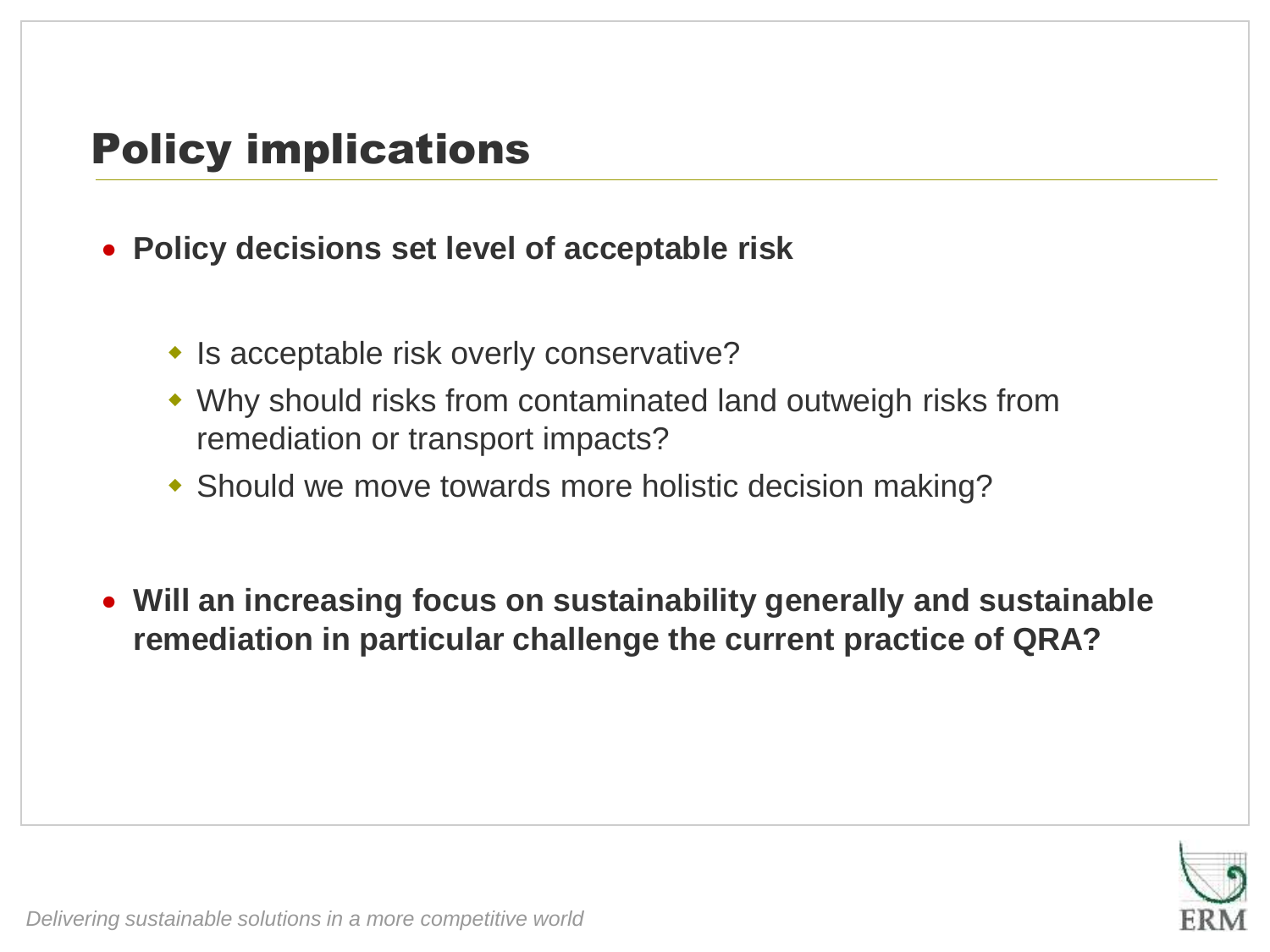## Conclusions & Challenges

#### **Conclusions**

- The relationship between the practice of risk assessment and sustainable remediation is different according to the risk assessment framework in place
- Site specific QRA coupled with options appraisal offers opportunity to integrate sustainable decision making in parallel with risk process rather than as a follow on and does not comprise the risk assessment
- QRA, taken in isolation, is not sustainable.
- Incorporation of sustainability may lead to questioning of fundamental QRA assumptions & hence difficult choices, but also may encourage more holistic decision making

#### **Challenges**

- seen as selling out / doing less / risking away?
- may also be seen as the end of punitive penalties for historical contamination incidents